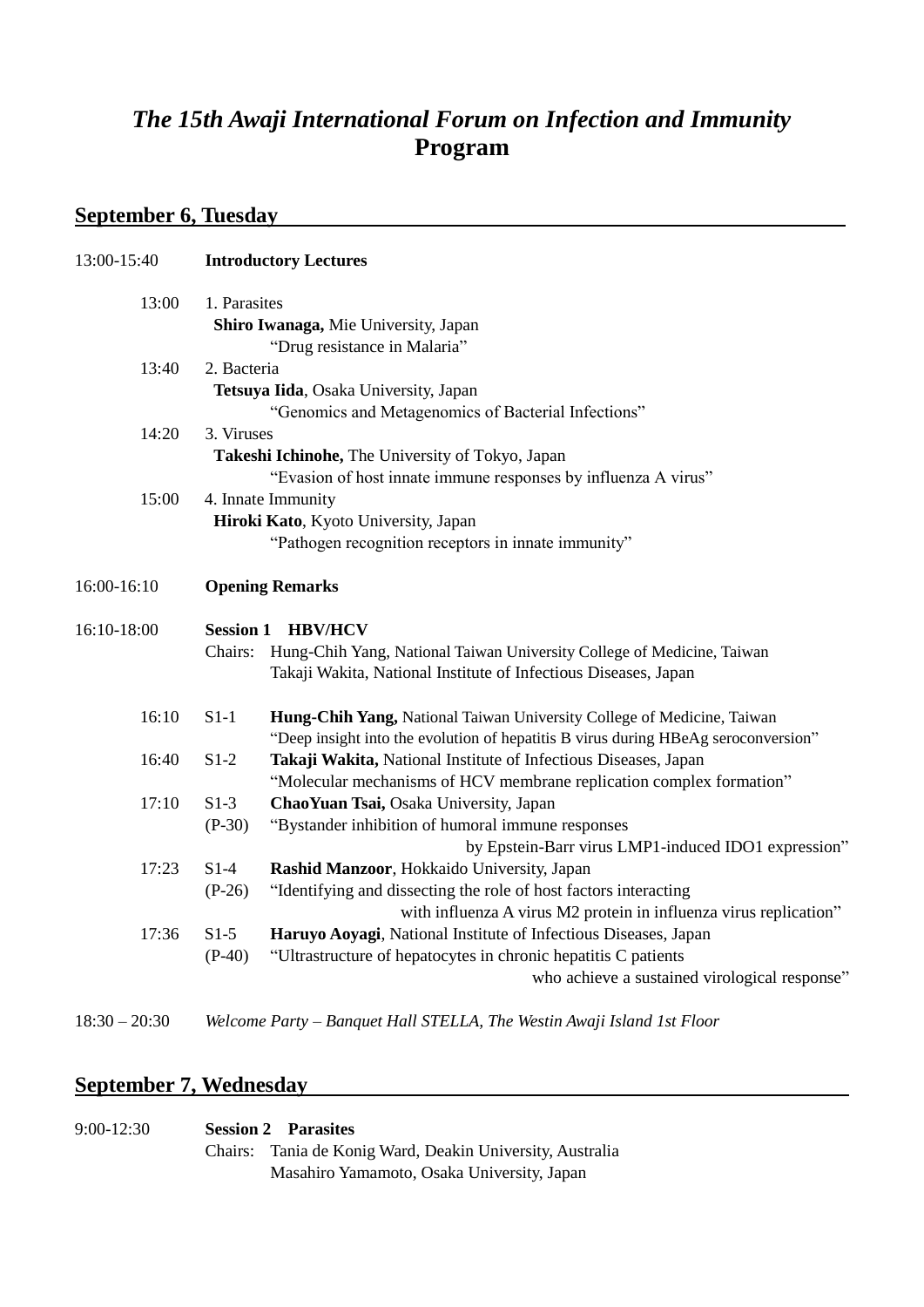| 9:00        | $S2-1$                                                                                                                                                        |                                                                            | Tania de Konig Ward, Deakin University, Australia<br>"Dissecting the <i>Plasmodium</i> protein export machinery"                                                                                                                                                          |  |
|-------------|---------------------------------------------------------------------------------------------------------------------------------------------------------------|----------------------------------------------------------------------------|---------------------------------------------------------------------------------------------------------------------------------------------------------------------------------------------------------------------------------------------------------------------------|--|
| 9:30        | $S2-2$                                                                                                                                                        |                                                                            | Elizabeth Winzeler, University of California San Diego, USA                                                                                                                                                                                                               |  |
| 10:00       | $S2-3$                                                                                                                                                        |                                                                            | "Defining the malaria parasite resistome and drug-able genome"<br>Andy Waters, University of Glasgow/ Wellcome Trust Sanger Institute, UK<br>"Experimentally inducible gametocytogenesis in malaria parasites:<br>defining the early events after a developmental switch" |  |
| 10:30-10:38 | Coffee Break                                                                                                                                                  |                                                                            |                                                                                                                                                                                                                                                                           |  |
| 10:38       | $S2-4$                                                                                                                                                        | Masahiro Yamamoto, Osaka University, Japan                                 | "Mechanisms of IFN-γ-inducible cell-autonomous immunity to<br>intracellular pathogens"                                                                                                                                                                                    |  |
| 11:08       | $S2-5$                                                                                                                                                        | Katsuyuki Yui, Nagasaki University, Japan                                  |                                                                                                                                                                                                                                                                           |  |
| 11:38       | $S2-6$<br>$(P-55)$                                                                                                                                            |                                                                            | "Regulation of the immune responses by Tr27 cells during malaria infection"<br>Somlata Gupta, Jawaharlal Nehru University, India<br>"PIP3 binding protein screening reveals Trogocytosis specific kinase                                                                  |  |
|             |                                                                                                                                                               |                                                                            | in E. histolytica"                                                                                                                                                                                                                                                        |  |
| 11:51       | $S2-7$<br>$(P-56)$                                                                                                                                            |                                                                            | Ryo Takano, Obihiro University of Agriculture and Veterinary Medicine, Japan<br>"A high-resolution map of SBP1 interactomes in Plasmodium<br>falciparum-infected erythrocytes"                                                                                            |  |
| 12:04       | $S2-8$<br>$(P-69)$                                                                                                                                            |                                                                            | Kofi D. Kwofie, Tokyo Medical and Dental University, Japan<br>"Anti-trypanosomal Activities and Mechanisms of Action of                                                                                                                                                   |  |
| 12:17       | $S2-9$<br>$(P-74)$                                                                                                                                            | Masahito Asada, Nagasaki University, Japan<br>"Ungulate malaria parasites" | NovelTetracyclic Iridoids from Morinda lucida Benth."                                                                                                                                                                                                                     |  |
| 12:30-13:30 | Lunch Break                                                                                                                                                   |                                                                            |                                                                                                                                                                                                                                                                           |  |
| 13:30-15:00 |                                                                                                                                                               | <b>Poster Session I (Odd Numbers)</b>                                      |                                                                                                                                                                                                                                                                           |  |
| 15:00-17:30 | <b>Session 3</b> Innate immunity I<br>Mark Kunitomi, University of California, San Francisco, USA<br>Chairs:<br>Takayuki Kuraishi, Kanazawa University, Japan |                                                                            |                                                                                                                                                                                                                                                                           |  |
|             |                                                                                                                                                               |                                                                            | Co-organized by Japan Society for the Promotion of Science (JSPS)<br>Core-to-Core Program 'International research network for virus infections and host responses'                                                                                                        |  |
|             |                                                                                                                                                               |                                                                            | 研究拠点形成事業<br>Core-to-Core Program                                                                                                                                                                                                                                          |  |
| 15:00       | $S3-1$                                                                                                                                                        |                                                                            | Jean-Marc Reichhart, University of Strasbourg & UPR 9022 CNRS, France                                                                                                                                                                                                     |  |
| 15:30       | $S3-2$                                                                                                                                                        |                                                                            | "The Drosophila Innate Immune system, a paradigm to study NF-kB regulation."<br>Mark Kunitomi, University of California, San Francisco, USA<br>"Endogenous viral elements produce trans-generational antiviral piRNAs                                                     |  |
| 16:00       | $S3-3$                                                                                                                                                        | Takayuki Kuraishi, Kanazawa University, Japan                              | in mosquitoes"<br>"Infection-dependent versus -independent activation of<br>Drosophila innate immune signaling"                                                                                                                                                           |  |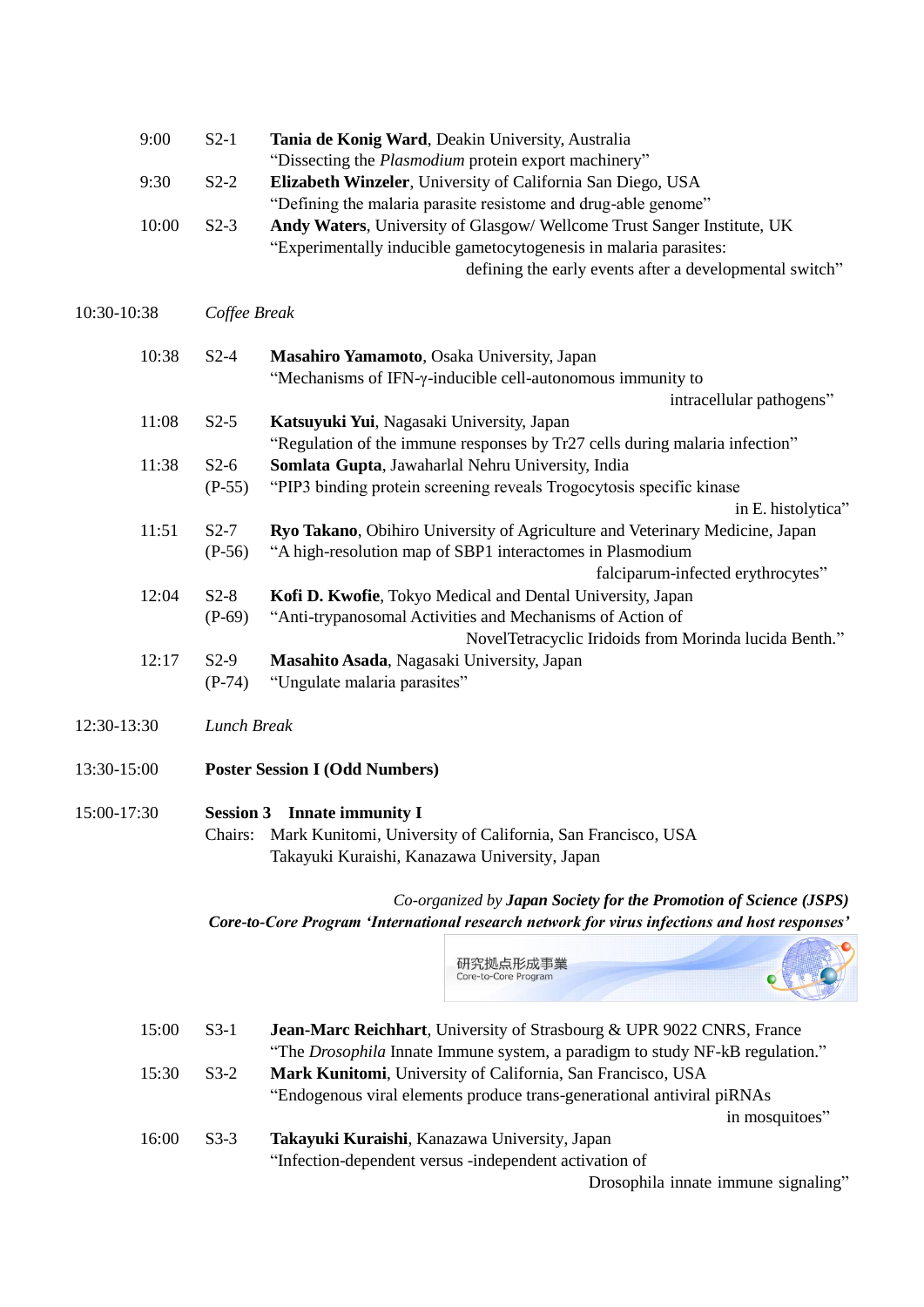| 16:30 | $S3-4$    | Kazuhide Onoguchi, University of California, San Francisco, USA         |
|-------|-----------|-------------------------------------------------------------------------|
|       | $(P-104)$ | "Endoplasmic reticulum stress senses viral infection and                |
|       |           | regulates antiviral innate immunity in Drosophila"                      |
| 16:43 | $S3-5$    | Marie Ban, Chiba University, Japan                                      |
|       |           | (P-102) "Identification of a novel RNA binding protein that is involved |
|       |           | in RLR-mediated signaling"                                              |
| 16:56 | $S3-6$    | Anastasios Stavrou, Kyoto University, Japan                             |
|       |           | (P-112) "The use of next-generation phage display and                   |
|       |           | structural modelling tools to understand immune responses"              |
| 17:09 | $S3-7$    | Peter S Larson, Nagasaki University, Japan                              |
|       | $(P-113)$ | "Prevalence and Geographic Distribution of Snake Bites in Kwale, Kenya: |
|       |           | Results from the NUITM-KEMRI Health Demographic Surveillance System"    |
|       |           |                                                                         |

# **September 8, Thursday**

| 9:00-12:30 |       | <b>Session 4 Innate immunity II</b> |                                                                                 |  |
|------------|-------|-------------------------------------|---------------------------------------------------------------------------------|--|
|            |       | Chairs:                             | Andrea Ablasser, École Polytechnique Fédérale de Lausanne, Switzerland          |  |
|            |       |                                     | Takashi Mino, Kyoto University, Japan                                           |  |
|            | 9:00  | $S4-1$                              | Andrea Ablasser, École Polytechnique Fédérale de Lausanne, Switzerland          |  |
|            |       |                                     | "Intracellular DNA sensing mechanisms"                                          |  |
|            | 9:30  | $S4-2$                              | Heung Kyu Lee, Korea Advanced Institute of Science and Technology, Korea        |  |
|            |       |                                     | "Dysbiosis-induced IL-33 contributes to impaired antiviral immunity             |  |
|            |       |                                     | in the genital mucosa"                                                          |  |
|            | 10:30 | $S4-3$                              | Takashi Mino, Kyoto University, Japan                                           |  |
|            |       |                                     | "Post-transcriptional regulation of inflammation-related mRNAs                  |  |
|            |       |                                     | by Regnase-1 and Roquin"                                                        |  |
| 10:30      |       | Coffee Break                        |                                                                                 |  |
|            | 10:50 | $S4-4$                              | FERDINARD ADUNGO, Nagasaki University, Japan                                    |  |
|            |       | $(P-100)$                           | "Production of yellow fever virus sub-viral particles from stably transformed   |  |
|            |       |                                     | mammalian cells and potential use as diagnostic antigens"                       |  |
|            | 11:03 | $S4-5$                              | Kouyuki Hirayasu, Osaka University, Japan                                       |  |
|            |       | $(P-98)$                            | "Microbially cleaved immunoglobulins are sensed                                 |  |
|            |       |                                     | by the innate immune receptor LILRA2"                                           |  |
|            | 11:16 | $S4-6$                              | YUANBO ZHU, Kyoto University, Japan                                             |  |
|            |       | $(P-109)$                           | "Role of intestinal epithelial cell-derived IL-7 and IL-15                      |  |
|            |       |                                     | on the homeostasis of intraepithelial lymphocytes"                              |  |
|            | 11:29 | S4-7                                | Hiroyuki Oshiumi, Kumamoto University, Japan                                    |  |
|            |       | $(P-106)$                           | "Extracellular vesicles play a crucial role in antiviral innate immune response |  |
|            |       |                                     | to HBV infection"                                                               |  |
|            | 11:42 | $S4-8$                              | MANH H DAO, Nagasaki University, Japan                                          |  |
|            |       | $(P-110)$                           | "iPS cell derived dendritic cell can be a good host of dengue virus"            |  |
|            | 11:55 | $S4-9$                              | Morris M Ndemwa, Nagasaki University, Japan                                     |  |
|            |       | $(P-114)$                           | "Mortality Patterns within the NUITM-KEMRI Health and                           |  |
|            |       |                                     | Demographic Surveillance System Mbita Kenya"                                    |  |
|            | 12:08 | $S4-10$                             | Nobumasa Soda, Kyoto University, Japan                                          |  |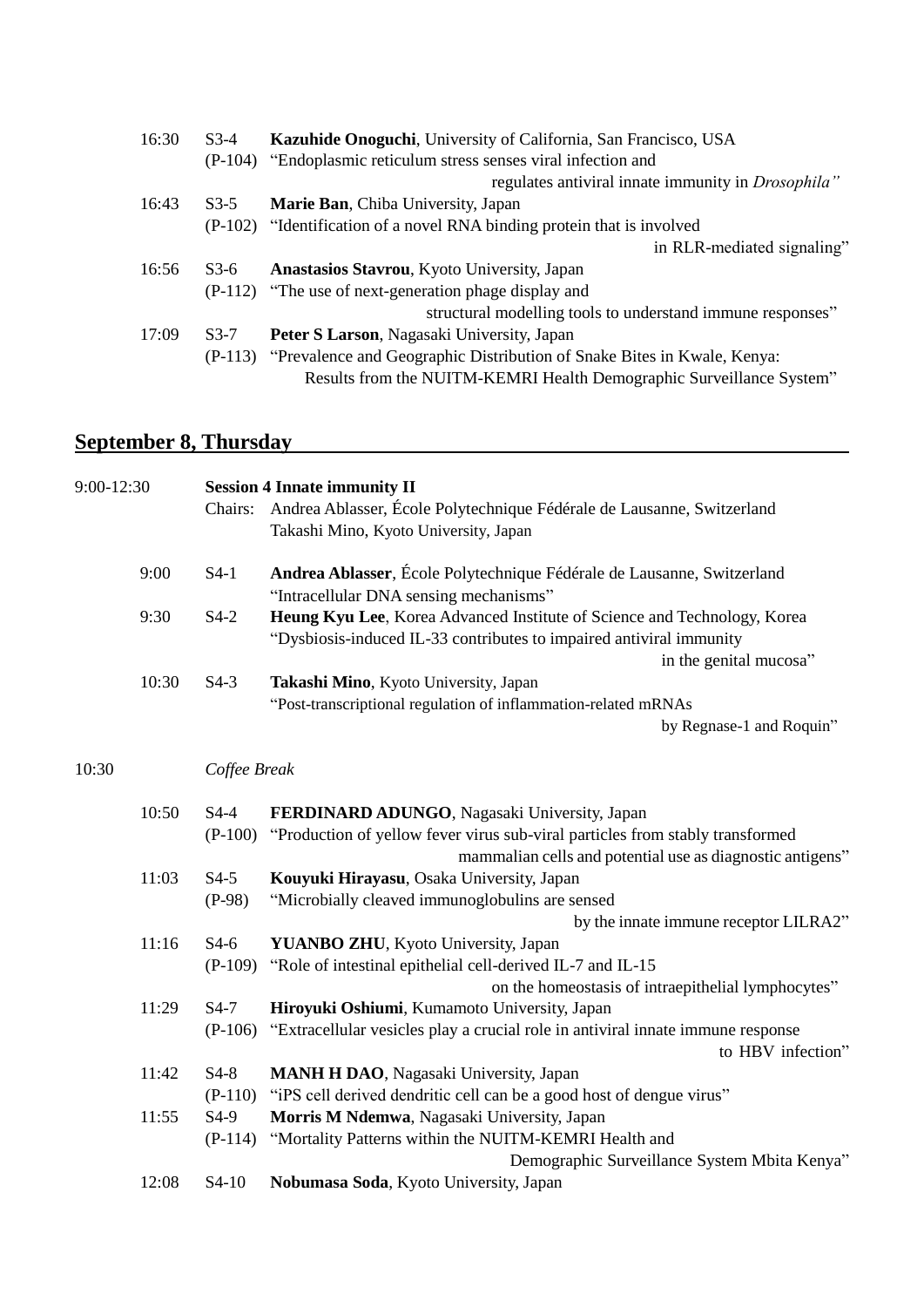|                 |                                         | (P-115) "Activation of MDA5 and TLR3 affects the differentiation of osteoclasts via IFN- $\beta$ "                                                                                                                      |  |
|-----------------|-----------------------------------------|-------------------------------------------------------------------------------------------------------------------------------------------------------------------------------------------------------------------------|--|
| 12:30-13:30     | Lunch Break                             |                                                                                                                                                                                                                         |  |
| 13:30-15:00     | <b>Poster Session II (Even Numbers)</b> |                                                                                                                                                                                                                         |  |
| 15:00-18:15     | <b>Session 5</b><br>Chairs:             | <b>Bacteria</b><br>Wolf-Detrich Hardt, Institute of Microbiology, ETH Zürich, Switzerland<br>Kiyoshi Takeda, Osaka University, Japan                                                                                    |  |
| 15:00           | $S5-1$                                  | Zhao-Qing Luo, Purdue University, USA                                                                                                                                                                                   |  |
| 15:30           | $S5-2$                                  | "Ubiquitination Lessons taught by a bacterial pathogen"<br>Wolf-Detrich Hardt, Institute of Microbiology, ETH Zürich, Switzerland<br>"Salmonella diarrhea: mucosal defense against attack by a "diversifying" pathogen" |  |
| 16:00           | $S5-3$                                  | Kiyoshi Takeda, Osaka University, Japan<br>"Segregation of intestinal bacteria and epithelia by Lypd8"                                                                                                                  |  |
| 16:30-16:50     | Coffee Break                            |                                                                                                                                                                                                                         |  |
| 16:50           | $S5-4$                                  | Masanori Hatakeyama, The University of Tokyo, Japan<br>"SHP1 links Helicobacter pylori and Epstein-Barr virus in gastric carcinogenesis"                                                                                |  |
| 17:20           | $S5-5$<br>$(P-88)$                      | Seiji Yamasaki, Osaka University, Japan<br>"Multidrug efflux pumps contribute to <i>Escherichia coli</i> biofilm maintenance"                                                                                           |  |
| 17:33           | $S5-6$<br>$(P-87)$                      | Tomoko Kubori, Osaka University, Japan<br>"Manipulation of the host ubiquitin system by Legionella Deubiquitinases"                                                                                                     |  |
| 17:46           | $S5-7$<br>$(P-84)$                      | Ryo Ozuru, Tottori University, Japan<br>"New insights into the leptospiral dissemination in host bodies<br>brought by in vivo imaging system"                                                                           |  |
| 17:59           | $S5-8$<br>$(P-85)$                      | Naoaki Shinzawa, Osaka University, Japan<br>"Genetic dissection of intracellular survival of Burkholderia thailandensis"                                                                                                |  |
| $18:30 - 20:30$ |                                         | Banquet-BBQ Party, Terrace of Coccolare at The Westin Awaji Island 2nd floor                                                                                                                                            |  |

## **September 9, Friday**

| $9:00-12:30$ | <b>Session 6</b><br><b>HIV/HTLV</b>                              |                                                                           |  |  |
|--------------|------------------------------------------------------------------|---------------------------------------------------------------------------|--|--|
|              | Daniel Sauter, Ulm University Medical Center, Germany<br>Chairs: |                                                                           |  |  |
|              |                                                                  | Masafumi Takiguchi, Kumamoto University, Japan                            |  |  |
| 9:00         | $S6-1$                                                           | <b>Daniel Sauter</b> , Ulm University Medical Center, Germany             |  |  |
|              |                                                                  | "Suppression of NF-KB-mediated immune activation by primate lentiviruses" |  |  |
| 9:30         | $S6-2$                                                           | <b>Massimo Pizzato</b> , University of Trento, Italy                      |  |  |
|              |                                                                  | "The anti-retroviral activity of the SERINC gene family and counteraction |  |  |
|              |                                                                  | by different retroviruses."                                               |  |  |
| 10:00        | $S6-3$                                                           | <b>Anat Melamed, Imperial College London, UK</b>                          |  |  |
|              |                                                                  | "The HTLV-1 provirus forms abnormal CTCF-dependent chromatin loops        |  |  |
|              |                                                                  | with the host genome"                                                     |  |  |